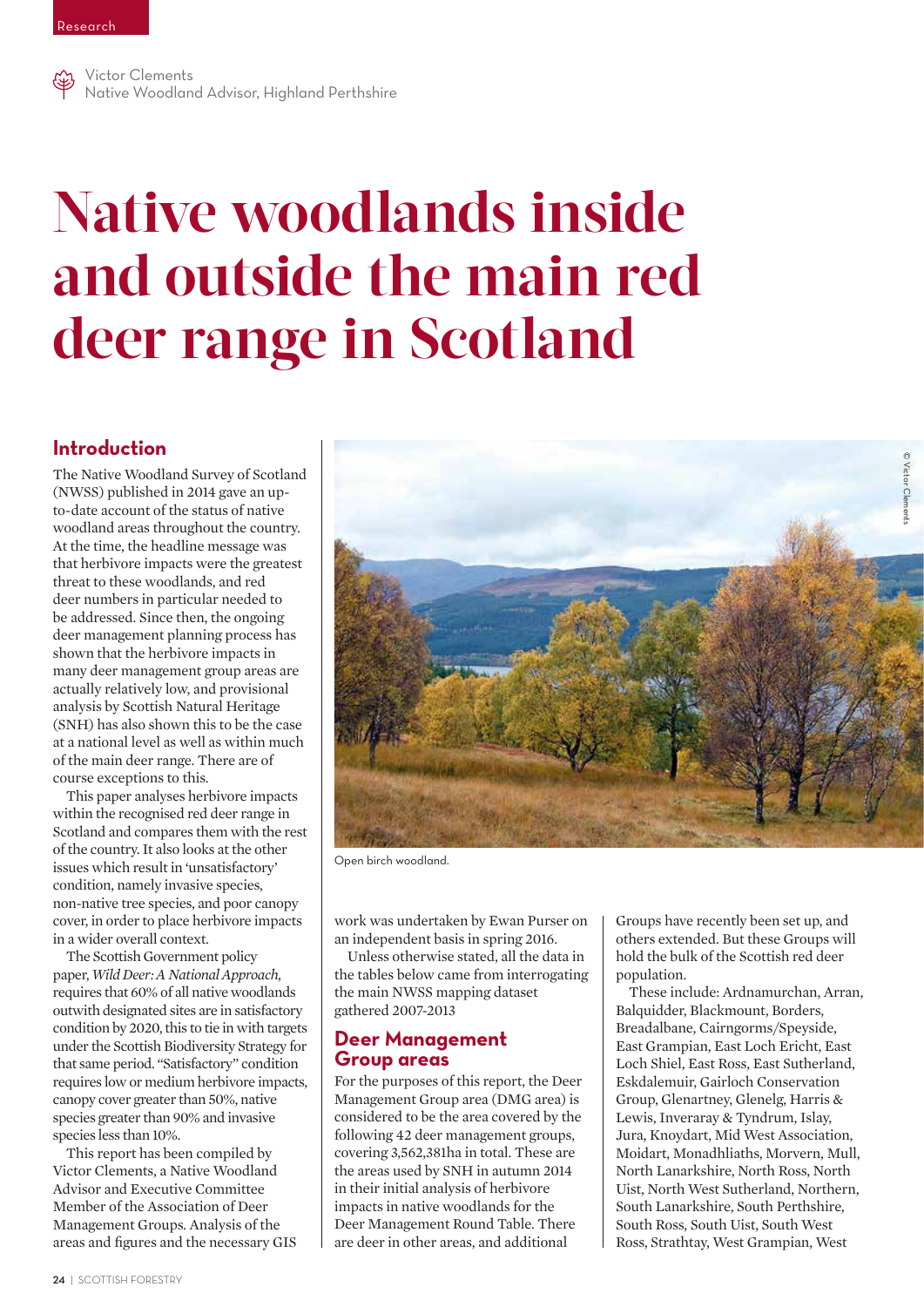#### Table 1: Summary of herbivore impacts within native woodland in Scotland.

|                         | Scotland (ha) | ℅  | DMG areas (ha) | %  | Outwith DMGs (ha) | $\%$ |
|-------------------------|---------------|----|----------------|----|-------------------|------|
|                         | 32,4536       |    | 143,323        | 44 | 181.213           | 56   |
| <b>Herbivore Impact</b> |               |    |                |    |                   |      |
| Low                     | 45.745        | 14 | 15.984         |    | 29.761            | 16   |
| Medium                  | 172.402       | 53 | 79.755         | 56 | 92.647            | 51   |
| High                    | 44.707        | 14 | 18.254         | 13 | 26.453            | 15   |
| Very High               | 61.680        | 19 | 29.330         | 20 | 32.350            | 18   |
| Total                   | 324.534       |    | 143,323        |    | 181.211           |      |
| High & Very High        | 106,387       |    | 47.584         | 45 | 58.803            | 55   |

Table 2: Distribution of herbivore impacts in native woodland outwith designated sites.

|                         | Scotland (ha) | ℅  | DMG areas (ha) | %             | Outwith DMGs (ha) | %  |
|-------------------------|---------------|----|----------------|---------------|-------------------|----|
|                         | 27,4402       | 85 | 111,682        | $\mathcal{A}$ | 162,720           | 59 |
| <b>Herbivore Impact</b> |               |    |                |               |                   |    |
| Low                     | 41.493        | 15 | 14.101         | 13            | 27.392            | 17 |
| Medium                  | 147.382       | 54 | 62.934         | 56            | 84.448            | 52 |
| High                    | 36.963        | 13 | 13.665         | 12            | 23.298            | 14 |
| Very High               | 48.563        | 18 | 20.982         | 19            | 27.581            | 17 |
| Total                   | 274.401       |    | 111,682        |               | 162.719           |    |
| High & Very High        | 85,526        |    | 34.647         | $\mathcal{A}$ | 50.879            | 59 |

Table 3: Distribution of herbivore impacts in native woodland within designated sites.

|                         | Scotland (ha) | ℅  | DMG areas (ha) | %  | Outwith DMGs (ha) | %  |
|-------------------------|---------------|----|----------------|----|-------------------|----|
|                         | 49,961        | 15 | 31.640         | 63 | 18.321            | 37 |
| <b>Herbivore Impact</b> |               |    |                |    |                   |    |
| Low                     | 4.207         | 8  | 1.882          | 6  | 2.325             | 13 |
| Medium                  | 24.946        | 50 | 16.820         | 53 | 8.126             | 33 |
| High                    | 7.719         | 15 | 4.590          | 15 | 3.129             | 17 |
| Very High               | 13.089        | 26 | 8.348          | 26 | 4.751             | 26 |
| Total                   | 49.961        |    | 31,640         |    | 18,321            |    |
| High & Very High        | 20.808        |    | 12.938         | 62 | 7.880             | 38 |

Lochaber, West Lothian, West Ross and West Sutherland.

A number of deer management groups have not been included in this. Skye has not had an operational group for several years. Several other deer group areas are more concerned with lowground stalking, and their membership is relatively fragmented, covering only a part of the overall area. These areas are Buchan & District, Inverclyde & Dunbartonshire, South Ayrshire & Wigtownshire, Central Galloway, East Lothian, East Dumfries & Galloway. In addition, Rum is excluded as it is under a single ownership and cannot be viewed as a deer management group.

Relevant DMG areas can be seen in the map on the following page.

## **Herbivore impacts in native woodlands in Scotland**

**Table 1** shows some summary statistics for herbivore impacts within native woodland in Scotland.

There are 324,536ha of native woodland overall, which includes 13,383ha of "nearly-native" woodland, which had between 40-50% of native species in the canopy. Of this, 143,323ha or 44% lies within the DMG areas, with the remaining 181,213ha or 56% lying outwith DMG areas. This 324,536ha of native woodland is the area referred to in the main NWSS report.

Of the 324,536ha of total native woodland, 106,387ha or just less than 33% of the whole shows herbivore impacts at high or very high levels. Such impacts will comprise a mixture of deer and livestock impacts, at different proportions in different areas, depending on what is actually present.

Of this area, 47,584ha or 45% of the total lies within the DMG area, and 58,803ha or 55% lies in the rest of the country, i.e. the greater area of native woodland impacted by herbivores lies outwith the main deer range. Interestingly, for each of the three categories above, the proportion of impacted woodland is the same in each case, namely 33%, i.e. there is no difference in the overall proportion of impacted woodlands between the DMG area and other parts of Scotland.

**Table 2** shows the herbivore impacts in native woodlands outwith designated sites.

274,402ha or 85% of the total native woodland resource lies outwith designated sites, with 111,682ha or 41% of this lying within the main deer areas, and 162, 720ha or 59% lying outside these areas.

 Of this total woodland area, 31% or 85,526ha is impacted by herbivores. Again, exactly the same proportion is impacted both within and without the main deer range, but with the area outwith comprising 59% of the total. Therefore, the greater part of the native woodland area impacted by herbivores outwith designated sites lies outside the main DMG area.

**Table 3** shows the distribution of herbivore impacts within designated sites.

49,961 ha of native woodland or 15% of the total lies within designated sites. 63% of designated woods lie in the DMG areas, 37% outwith this area.

Within designated sites as a whole for the country, 20,808ha or 41% of the total are heavily impacted by herbivores, this being higher than for woods outwith such sites. The proportions within and outwith the deer areas is very similar, with 62% of heavily impacted woods lying within the deer areas, and 38% outwith. This is almost a mirror image of native woodlands outwith designated sites, in Table 2 above.

It is useful to point out at this stage that deer and livestock pressures will exist within each of the two main zones. Within the deer areas, it is likely that deer pressures will predominate in locations where they are not effectively fenced out. In the lowland areas, while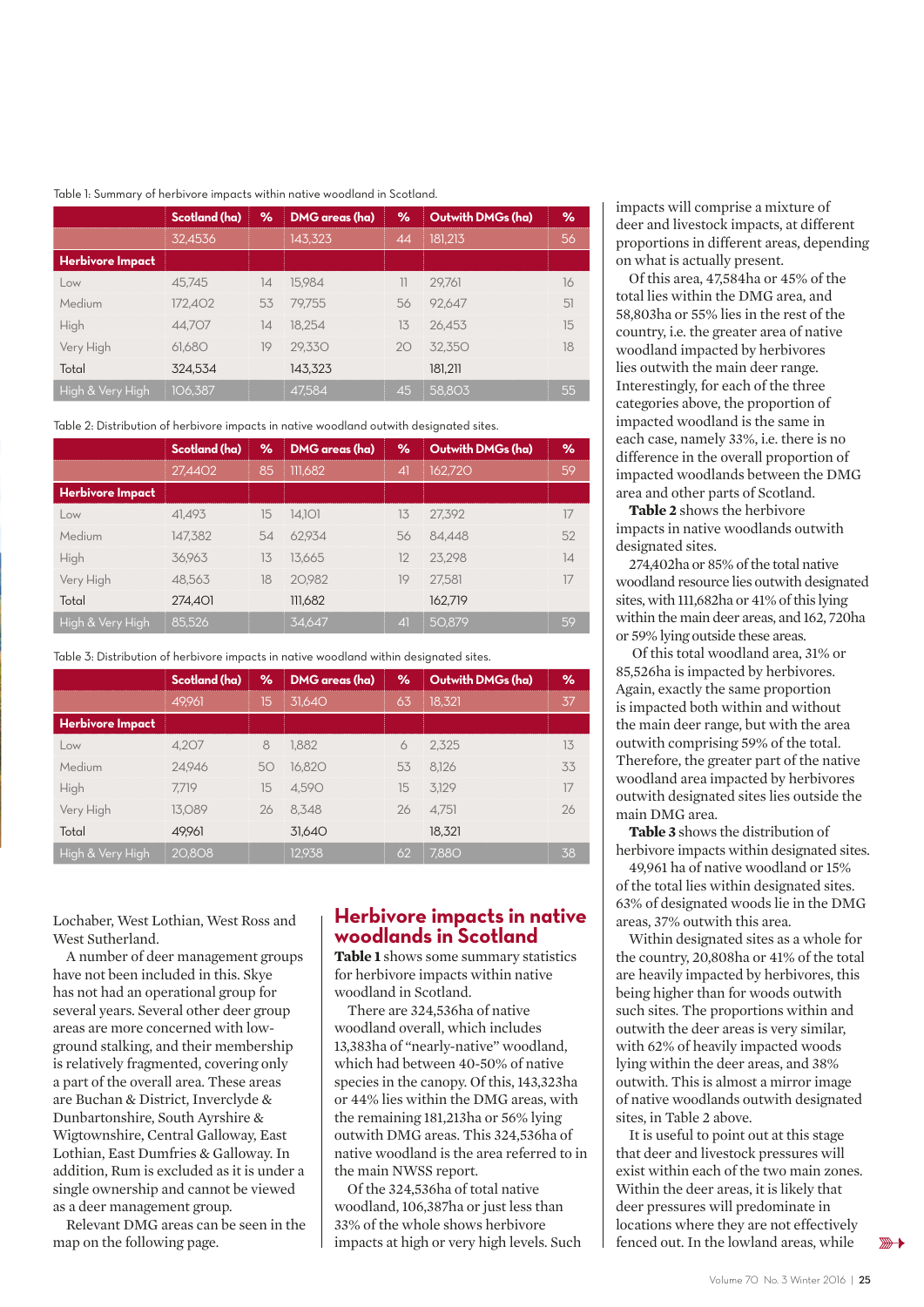**EXECUTE:** The deer will be present throughout, and also fallow deer in some locations, it will be likely that herbivore pressures there are predominantly down to livestock.

## **Variation within the deer areas**

SNH has done some provisional research into deer impacts within each of the above DMG areas. This SNH data was provided for the autumn 2014 Deer Management Table and is used in Tables 4 and 5 opposite. These figures include an area of PAWS woodland in addition to the 324, 536ha mentioned above. This is mentioned later in this document.

**Table 4** shows the ten DMG areas with highest proportions of native woodland impacted by herbivores.

**Table 5** shows the ten DMG areas with the lowest herbivore impacts.

While the average proportion of native woodland impacted throughout the country is 33%, there is clearly much variation within this, suggesting that efforts need to be targeted within key geographical areas. DMG areas such as Strathtay can have a very large proportion of woods impacted, although virtually none of this is related to designated sites. Other very large DMG areas such as Cairngorms/ Speyside can have very small proportions of impacted woods, which is important when a high proportion of them are likely to have several layers of designations. This wide variation is likely to be the case outwith deer areas as well, with local authority boundaries perhaps being the obvious administrative unit in which to collate the above information. A breakdown of such information would be extremely useful, but was beyond the capacity of this current research.

# **Other reasons for 'unsatisfactory' condition in native woodlands**

As previously noted, the other reasons for 'unsatisfactory' condition in native woodlands are poor canopy coverage, invasive species, and non-native tree species.

**Table 6** above shows that there are 108,262ha of native woodlands affected by one or other of these issues. While this suggests that combined, they are marginally more important than



herbivore pressure, in reality, there will be a certain amount of overlap between the categories, and some overlap with high and very high herbivore impacts as well. We will return to this later. The poor canopy coverage is slightly more dominant within the deer range. As might be expected, the other two categories are heavily dominated by woods outside the main DMG areas. Both invasive species and non-native tree species tend to perform better in more fertile soils and in woods that are closer to habitations.

By far the greatest category of these three is non-native tree species, accounting for 77,674ha of native woodland, almost a quarter of the total native woodland area.

# **How much of our native woodland is in 'satisfactory' condition?**

The Scottish Biodiversity Strategy for 2020 requires that 60% of our native woodlands outwith designated sites are in satisfactory condition by that year. This is defined by:

- Herbivore impacts being low or medium
- Canopy cover being 50%-90%

• No more than three invasive species present, and being less than or equal to 10% cover

• Native species being more than or equal to 90% of the canopy.

**Table 7** shows the native woodland area that is 'satisfactory' for canopy cover, invasive species AND non-native tree species. There are 183,379ha in total, or 67% of the total area outwith designated sites (274,402ha).

For Scotland as a whole, 121,382/274,402ha or 44% of native woodlands are in satisfactory condition. Within the DMG area,

55,952/111,682ha or almost exactly 50% are in satisfactory condition.

Outwith the DMG area, 65,430/162,720ha or almost exactly 40% of the native woodlands are in satisfactory condition. The difference is due to the much higher proportions of invasive species and non-native tree species outwith the deer range, the herbivore impacts being almost exactly the same, with only a small difference with regards to canopy cover.

To achieve the stated targets of having 60% of native woodlands outwith designated sites in satisfactory condition by 2020, the following areas are required: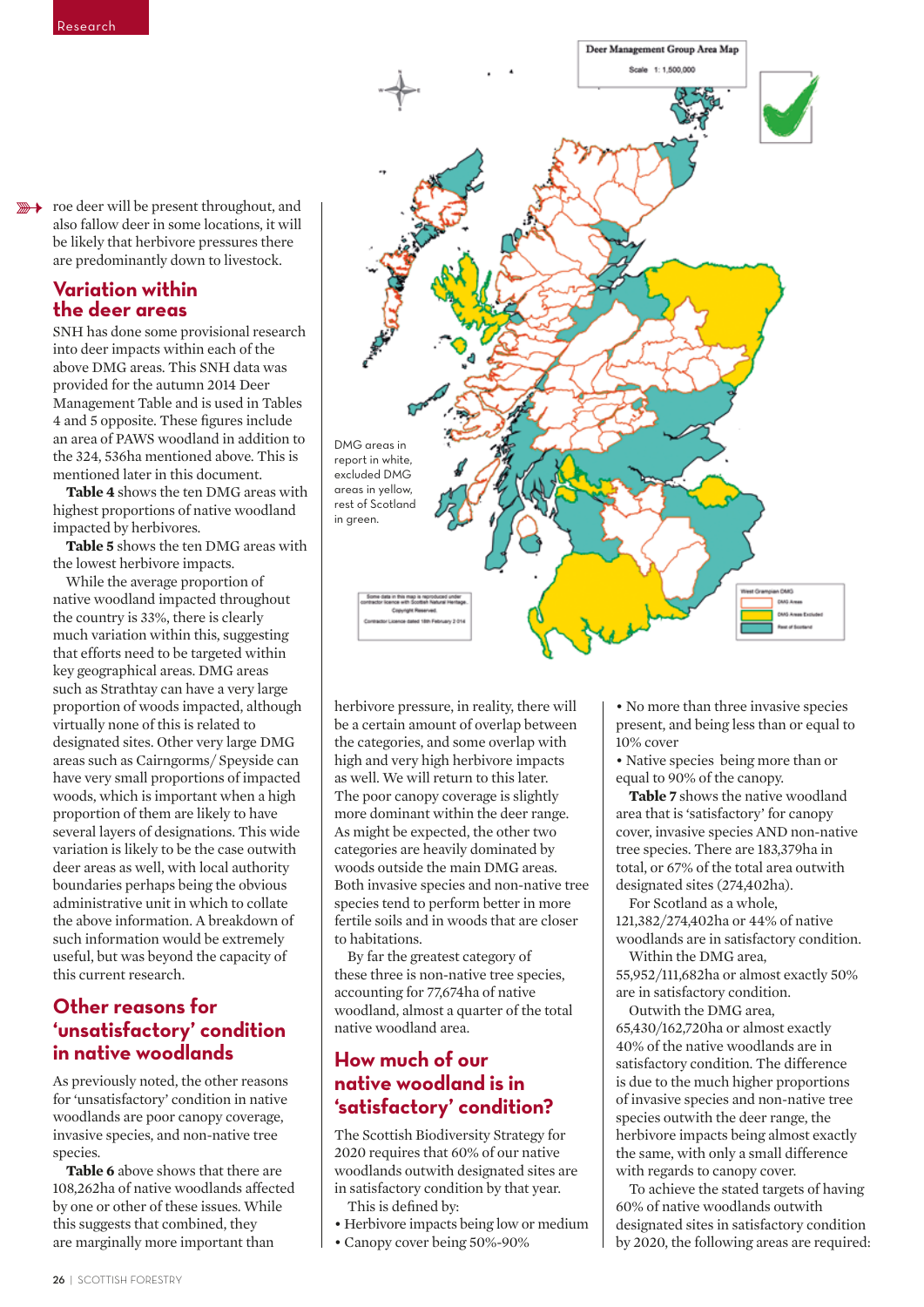Table 4: The ten DMG areas with highest proportion of native woodlands impacted by herbivores.

| <b>Name</b>          | <b>Total area of Native</b><br>woodland (ha) | <b>Area of herbivore</b><br>impacted native<br>woodland (ha) | Percentage of<br>native woodland<br>impacted |
|----------------------|----------------------------------------------|--------------------------------------------------------------|----------------------------------------------|
| Strathtay            | 2,129                                        | 1,262                                                        | 59                                           |
| West Lochaber        | 4,233                                        | 2,458                                                        | 58                                           |
| Arran                | 754                                          | 370                                                          | 49                                           |
| South Uist           | 72                                           | 34                                                           | 47                                           |
| <b>West Grampian</b> | 1,415                                        | 630                                                          | 45                                           |
| Jura                 | 609                                          | 254                                                          | 42                                           |
| Moidart              | 1,848                                        | 710                                                          | 38                                           |
| Mull                 | 3,344                                        | 1231                                                         | 37                                           |
| Glenelg              | 1,743                                        | 598                                                          | 34                                           |
| East Loch Shiel      | 3,854                                        | 1,241                                                        | 32                                           |
| <b>TOTAL</b>         | <b>20,001</b>                                | 8,788                                                        | 44                                           |

Table 5: The ten DMG areas with lowest proportion of native woodland impacted by herbivores.

| <b>Name</b>                 | <b>Total area of Native</b><br>woodland (ha) | Area of herbivore<br>impacted native<br>woodland (ha) | Percentage<br>of native woodland<br>impacted |
|-----------------------------|----------------------------------------------|-------------------------------------------------------|----------------------------------------------|
| Mid West Association        | 5,721                                        | 913                                                   | 16                                           |
| Eskdalemuir                 | 2,172                                        | 345                                                   | 16                                           |
| East Sutherland             | 3,610                                        | 473                                                   | 13                                           |
| Islay                       | 259                                          | 31                                                    | 12                                           |
| North Lanarkshire           | 3,383                                        | 339                                                   | 10                                           |
| East Loch Ericht            | 2,444                                        | 190                                                   | 8                                            |
| <b>Borders</b>              | 1,414                                        | 106                                                   | 8                                            |
| Cairngorm/Speyside          | 14,321                                       | <b>1,018</b>                                          | $\overline{7}$                               |
| Gairloch Conservation Group | 1,944                                        | 120                                                   | 6                                            |
| North Uist                  | 45                                           | $\overline{2}$                                        | $\overline{\mathcal{A}}$                     |
| <b>TOTAL</b>                | 35,313                                       | 3,538                                                 | 10                                           |

Table 6: Extent of other issues in native woodland within and outwith DMGs.

|                | Scotland (ha) | $\%$ | DMG areas (ha) | ℅  | Outwith DMGs (ha) | %  |
|----------------|---------------|------|----------------|----|-------------------|----|
|                | 183.379       | 67   | 82.519         | 45 | 100.860           | 55 |
| Issue          |               |      |                |    |                   |    |
| <50% Canopy    | 18.063        |      | 9.519          | 53 | 8.544             |    |
| >10% Invasives | 12.525        |      | 2.671          |    | 9.854             |    |
| <90% native    | 77.674        |      | 24 21.781      | 28 | 55.893            |    |
| Total          | 108.262       | 34   | 33.971         |    | 74.291            | 69 |

Table 7: Native woodland areas that are 'satisfactory' for other issues within and outwith DMGs.

|                         | Scotland (ha) | ℅  | <b>DMG</b> areas (ha) | %                        | Outwith DMGs (ha) | $\frac{9}{6}$ |
|-------------------------|---------------|----|-----------------------|--------------------------|-------------------|---------------|
|                         | 183,379       | 67 | 82.519                | 45                       | 100,860           | 55            |
| <b>Herbivore Impact</b> |               |    |                       |                          |                   |               |
| Low                     | 23.737        | 13 | 10.048                | 12                       | 13.689            | 14            |
| Medium                  | 97.645        | 53 | 45.904                | 56                       | 51.741            | 51            |
| High                    | 23.593        | 13 | 9.487                 | $\overline{\phantom{a}}$ | 14.106            | 14            |
| Very High               | 38.404        | 21 | 17.081                | 21                       | 21.323            | 21            |
| Total                   | 183.379       |    | 82.520                |                          | 100.859           |               |
| Low & Medium            | 121,382       | 66 | 55,952                | 68                       | 65,430            | 65            |

• An improvement in the status of 10% of the 111,682ha within the DMG area, or 11,168ha, and

• An improvement in the status of 20% of the 162, 720ha outwith the deer area, or 32,544ha.

The area required for improvement outwith the DMG area is therefore almost three times that required within the DMG area.

## **Options going forwards**

There are three main options for improving the status of our native woodlands, and, in reality, a combination of these should be used.

**1.** There will be a correlation between low canopy cover and herbivore pressure in that as the latter is reduced, the canopy of a wood should start to fill in, assuming other factors are suited to regeneration. However, given that a relatively low proportion of woods are at high or very high impacts at present, and use of native woods for shelter and feeding for both farmers and estate managers is important, then careful targeting of areas will be required. Almost certainly, improvements in the other two areas will be required as well as changes to grazing practices, and government will not be able to rely solely on reducing herbivore impacts to achieve the area of woodland they require in satisfactory condition.

**2.** There are over 12,000ha of woods in Scotland where the level of invasive species is greater than 10%, with almost 80% of this being outwith the DMG areas. The problem with invasive species is very obvious in that they spread quickly and therefore, expensive as this might be in some areas, it is important to greatly reduce or eliminate this threat to the area of infected native woodland. To not do so will cause continued degradation of affected woodlands and present a continual threat to other native woodlands. It is appreciated that the cost of doing this will be very high, but to protect native woodlands in any sort of sustainable manner, invasive species need to be reduced more quickly than current efforts are achieving. Indeed, progress in this area is notoriously poor and underfunded, with efforts made being on a small scale where easy options exist. **3.** Finally, there are very significant areas of native woodlands with non-native

 $\mathbb{R}$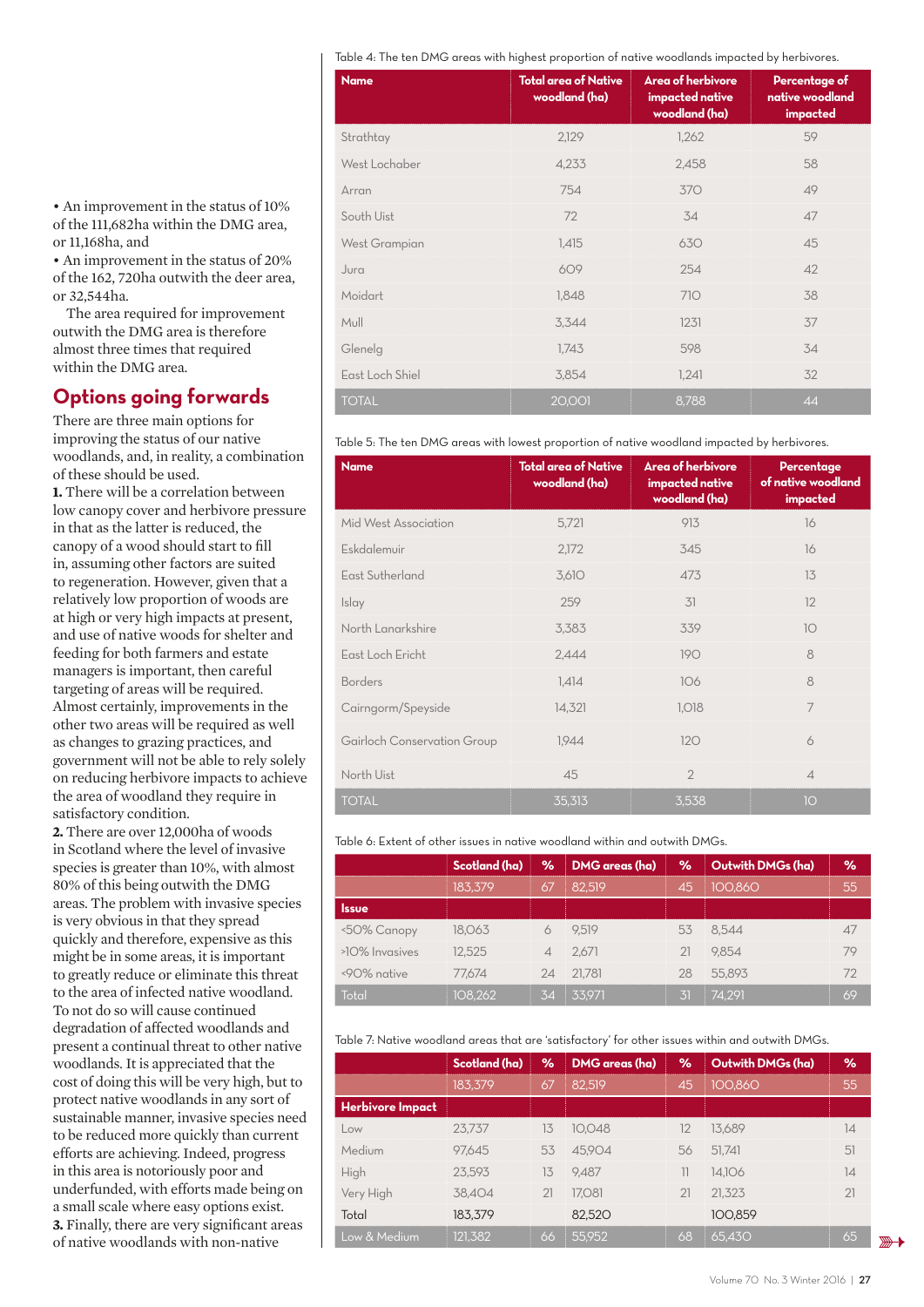$\mathbb{R}$  tree species in excess of 10% of their area, extending to over 77,000ha in total across the country, with 72% of this found outwit h the DMG area. Some of this area will contain naturally seeded sycamore or beech, but a large area of it will certainly be underplanted or partplanted with non-native conifer species. Much of the total area can be regarded as being Plantations on Ancient Woodland Sites (PAWS), but even if the area is not on an ancient woodland site, the prescription for reducing the non-native element should be the same, namely reducing the proportion of these species gradually over a period of time. In some cases this might take 30-40 years or more. It is likely therefore that a high proportion of PAWS or similar sites may be undergoing appropriate management already, but the proportion of non-native species will still be well above 10%, perhaps for several decades to come. An investigation should be made of this area of native woodland, and that area under appropriate management but with more than 10% non-native species should be reassessed so that this aspect of their condition is listed as 'satisfactory'. **Tables 8 and 9** suggest that in both the deer areas and outside, that there are options for bringing a full 60% of native woodlands outwith designated sites back in to satisfactory condition. Reducing herbivore impacts will be one part of that, but there are significant areas of non-native tree species where herbivore impacts are already low enough for stand management in itself to deliver the required result without the need for herbivore impact reduction in those stands.

# **Conclusion**

When analysed in this way, the data suggests that if we want to bring 60% of our native woodlands in to satisfactory condition, we need to look at the picture across the country, and we need to look at the full range of issues which compromise current condition, not just deer. Herbivore impacts within the deer zone are, in reality, no different to herbivore impacts across the country as a whole. The bigger area of herbivore impacted woodland is outwith the DMG core area, and by far the greater woodland area impacted by the other factors is outwith this area. The area required to be upgraded outwith the deer Table 8: Deer Impacts as relating to other issues outwith designated sites in DMG areas.

| <b>DMG Area outwith</b><br>designated sites | Very High | High | <b>Medium</b> | <b>OW</b> | Total ha |
|---------------------------------------------|-----------|------|---------------|-----------|----------|
| <50% CANOPY                                 | .358      |      |               | -388      |          |
| $\%$                                        |           |      |               |           |          |
| >10% INVASIVES                              |           |      |               |           |          |
|                                             |           |      |               |           |          |
| <90% NATIVE                                 |           |      |               |           |          |
|                                             |           |      |               |           |          |

Table 9: Deer impacts as relating to other issues outwith designated sites in lowground areas.

| Low ground outwith<br>designated sites | Very High | <b>High</b> | Medium | Low  | Total ha |
|----------------------------------------|-----------|-------------|--------|------|----------|
| <50% CANOPY                            | .293      |             | 3.444  | 2269 | 895      |
| $\%$                                   | Ić        |             |        |      |          |
| >10% INVASIVES                         | 102       |             | 5.081  |      |          |
| $\%$                                   |           |             | .56    |      |          |
| <90% NATIVE                            |           |             | 28.426 |      |          |
|                                        |           |             |        |      |          |

#### Table 11: Herbivore impact levels within PAWS woodland.

| Herbivore Impact level | <b>DMG</b> Area | Scotland |  |
|------------------------|-----------------|----------|--|
|                        | 5.543           | 2986     |  |
| $\sim$ nium            |                 |          |  |
|                        |                 | .364     |  |
|                        |                 |          |  |
|                        |                 |          |  |

Table 12: Unsatisfactory condition summary, with and without PAWS area added in.

| <b>Reasons for Unsatisfactory Condition</b> | Report<br>Area | 96 | <b>PAWS</b><br><b>Area</b> | Total<br>Area | % |
|---------------------------------------------|----------------|----|----------------------------|---------------|---|
| <50% Canopy                                 | 18.06.3        |    |                            |               |   |
| >10% Invasives                              | 12.525         |    |                            |               |   |
| <90% native                                 | 77.674         |    | 39668                      | 117.342       |   |
| High or Very High Herbivore impacts         |                |    |                            | 1383          |   |

area is three times that required within the deer area.

From an ecological perspective, a better result will arise should we have a core 60% of robust woodland in all geographical locations. Some provisional work has been carried out by SNH in splitting up the NWSS data in to appropriate DMG areas, and this allows efforts to be targeted better.

It is recommended that for the area outwith existing DMG areas, that the NWSS data is summarised on a local authority basis, so that local action plans for woodland condition improvement can be allocated on an appropriate basis, and that the data on other issues is collated within the DMG areas as well.

Finally, it is very likely that a proportion of the woodland area with more than 10% non-native species will actually already be in an appropriate form of management, but that it may

take many decades for this proportion to fall below 10%. An adjustment should be made to allow for this.

# **Important Postscript**

An initial draft of this report revealed that an important sub-set of our native woodlands were not actually included in the main NWSS report though available from NWSS mapping. In addition to the 324, 536ha of native and nearly native woods, there were 39, 672ha of PAWS woodlands (Plantations on Ancient Woodland Sites) omitted from the report. Although now largely planted with conifers, these sites are actually some of our most valuable woodland sites, and should certainly be regarded as native woodlands. They just need to be restored, and there is good evidence now to show that this should be possible in most cases.

All but a tiny four hectares of these